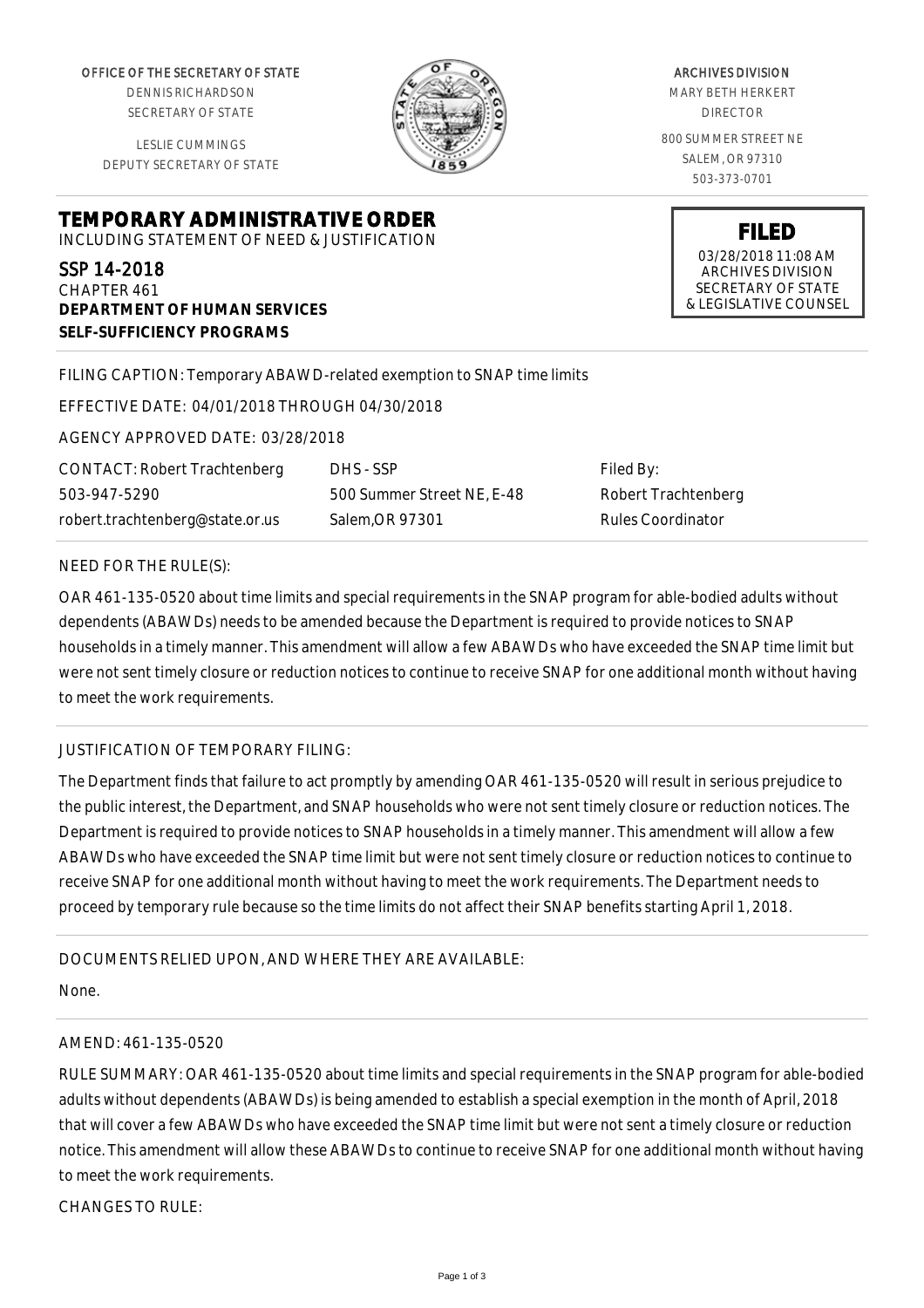# 461-135-0520 Time Limit and Special Requirements for ABAWD; SNAP ¶

This rule establishes the time limit and special requirements for receipt of SNAP benefits for certain adults.¶

(1) Unless the context indicates otherwise, the following definitions apply to rules in OAR chapter 461:¶ (a) "Able-bodied adult without dependents (ABAWD)" means an individual 18 years of age or over, but under the age of 50, without dependents. For the purpose of this definition, "without dependents" means there is no child (see OAR 461-001-0000) under the age of 18 years in the filing group (see OAR 461-110-0310 and 461-110- 0370).¶

(b) "SNAP time-limit counties" means Oregon counties in which the limitation on eligibility (see OAR 461-001- 0000) for SNAP benefits for ABAWD in section 6(o)(2) of the Food and Nutrition Act of 2008 (7 U.S.C. 2015(o)(2)) applies. "SNAP time-limit counties" are Benton, Clackamas, Lane, Marion, Multnomah, Washington, and Yamhill counties.¶

(c) "SNAP time-limit exempt counties" means Oregon counties in which the limitation on eligibility for SNAP benefits contained in section 6(o)(2) of the Food and Nutrition Act of 2008 (7 U.S.C. 2015(o)(2)) does not apply per a waiver approved by the United States Department of Agriculture. "Exempt counties" are Baker, Clatsop, Columbia, Coos, Crook, Curry, Deschutes, Douglas, Gilliam, Grant, Harney, Hood River, Jackson, Jefferson, Josephine, Klamath, Lake, Lincoln, Linn, Malheur, Marrow, Polk, Sherman, Tillamook, Umatilla, Union, Wallowa, Wasco, and Wheeler counties.¶

(2) Except as provided otherwise in this rule, an ABAWD who resides in one of the SNAP time-limit counties (see section (1) of this rule) is ineligible to receive food benefits as a member of any household after the individual received food benefits for three countable months (see section (3) of this rule) during January 1, 2016 to December 31, 2018.¶

(3) "Countable months" means months within the 36-month period of January 1, 2016 to December 31, 2018 in which an individual as a member of any household receives SNAP benefits in Oregon or in any other state, unless at least one of the following applies:¶

(a) The individual resided for any part of the month in one of the SNAP time-limit exempt counties (see section (1) of this rule).¶

(b) Benefits were prorated for the month.¶

(c) The individual was exempt from the SNAP time limit for any part of the month under OAR 461-130-0310(3)(a) or (b) for any of the following reasons:¶

(A) The individual resided in one of the SNAP time-limit exempt counties.¶

(B) The individual was pregnant.¶

(C) A child under the age of 18 years joined the filing group.¶

(D) The individual met the criteria under OAR 461-130-0310(3)(a) or (b).¶

(d) The individual participated in one or more of the activities in paragraphs (A) to (D) of this subsection for 20 hours per week averaged over the month. For purposes of this rule, 20 hours per week averaged monthly means 80 hours per month. (Activities may be combined in one month to meet the 20 hours per week averaged monthly requirement.)¶

(A) Work for pay, in exchange for goods or services, or unpaid work as a volunteer.¶

(i) Work in exchange for goods and services includes bartering and in-kind work.¶

(ii) Unpaid or voluntary work hours must be verified by the employer.¶

(iii) For self-employed individuals, countable income after deducting the costs of producing income must average at least the federal minimum wage times 20 hours per week.¶

(B) Participate in a program under the Workforce Investment Act of 1998, Pub. L. No. 105-220, 112 Stat. 936 (1998).¶

(C) Participate in a program under section 236 of the Trade Act of 1974, Pub. L. 93-618, 88 Stat. 2023, (1975) (19 U.S.C. 2296).¶

(D) Comply with the employment and training requirements described in OAR 461-001-0020, 461-130-0305, and